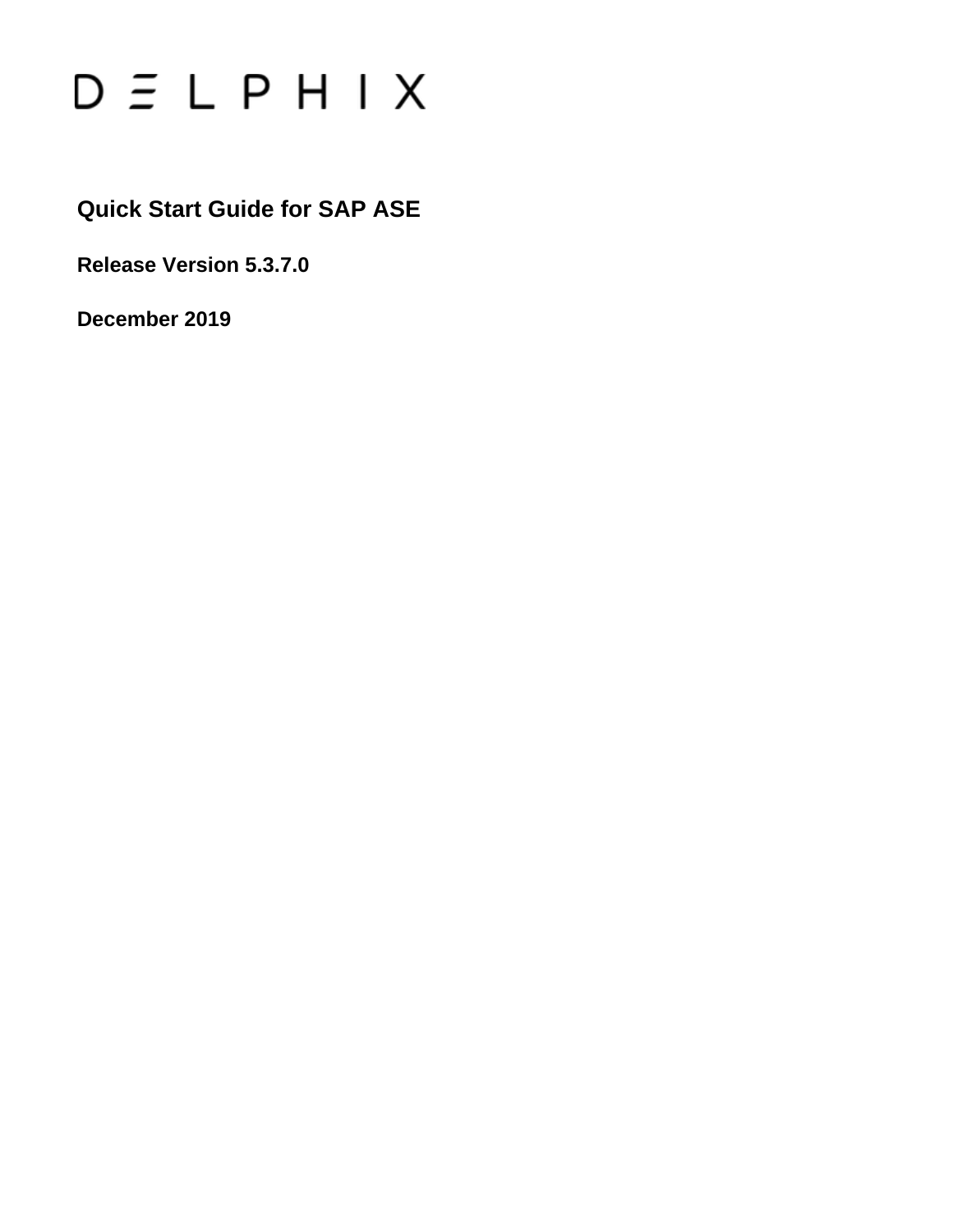Quick Start Guide for SAP ASE

You can find the most up-to-date technical documentation at:

**[docs.delphix.com](http://docs.delphix.com)** The Delphix Web site also provides the latest product updates.

If you have comments about this documentation, submit your feedback to: infodev@delphix.com

© 2019 Delphix Corp. All rights reserved.

Delphix and the Delphix logo and design are registered trademarks or trademarks of Delphix Corp. in the United States and/or other jurisdictions.

All other marks and names mentioned herein may be trademarks of their respective companies.

Delphix Corp. 1400 Seaport Blvd, Suite 200 Redwood City, CA 94063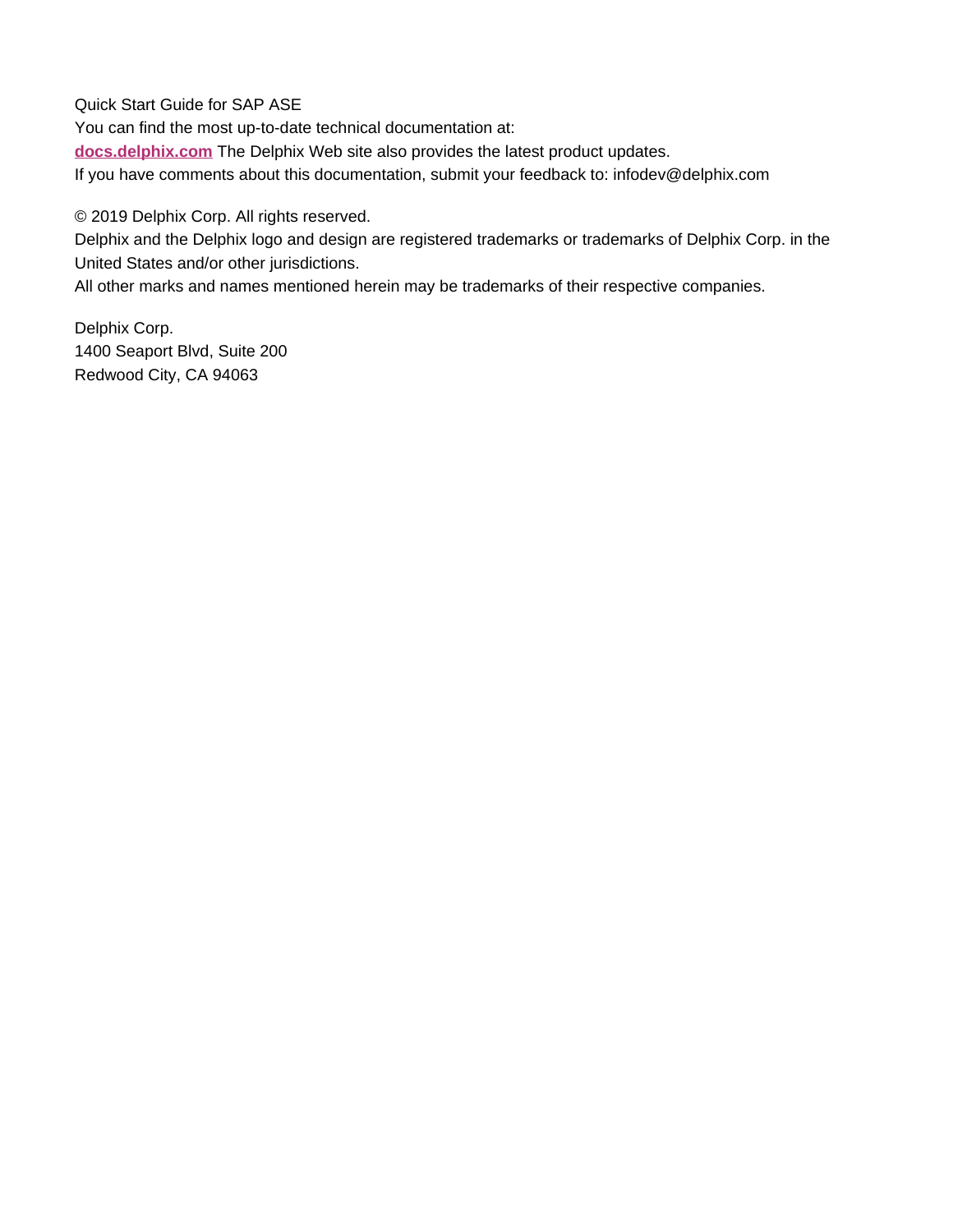# **Quick Start Guide for SAP ASE**

This quick start guide, which is excerpted from the larger User Guide, is intended to provide you with a focused overview of working with SAP ASE database objects in the Delphix Dynamic Data Platform. It does not cover advanced configuration options. It assumes you have already setup the Delphix Engine.

- **[Overview](#page-2-0)**
- **[Source Host Requirements](#page-4-0)**
- **[Source Database Requirements](#page-5-0)**
- **[Target Host Requirements](#page-6-0)**
- **[Target Database Requirements](#page-8-0)**
	- **[Specific ASE Tuning Recommendations](#page-8-1)**
- **[Adding SAP ASE Source and Target Environments](#page-9-0)**
- **[ASE Manual Discovery](#page-10-0)**
- **[Creating an ASE Environment](#page-10-1)**
	- **[Manually discovering a repository](#page-10-2)**
	- **[Updating a repository](#page-11-0)**
- **[Linking an SAP ASE Data Source](#page-12-0)**
	- **[Prerequisites](#page-12-1)**
		- **[Dump file requirements](#page-12-2)**
	- **[Procedure](#page-12-3)**
- **[Provisioning an SAP ASE VDB](#page-16-0)**
	- **[Prerequisites](#page-16-1)**
	- **[Procedure](#page-16-2)**
- **[Automatic VDB Restart on Target Server After Reboot](#page-17-0)**
- **[Next Steps](#page-18-0)**
- <span id="page-2-0"></span>**[Appendix](#page-18-1)**
	- **[ASE Setup Checklist](#page-18-2)**
		- **[UNIX Systems Administrator Tasks](#page-18-3)**
			- **[Operating System User](#page-18-4)**
			- **[File permissions](#page-19-0)**
			- **[Operating System](#page-19-1)**
		- **[Network Administrator Tasks](#page-19-2)**
		- **[DBA Tasks](#page-19-3)** 
			- **[Source ASE instance](#page-19-4)**
			- **[Target and Staging ASE instances](#page-19-5)**
		- **[Engine Administrator Tasks](#page-19-6)**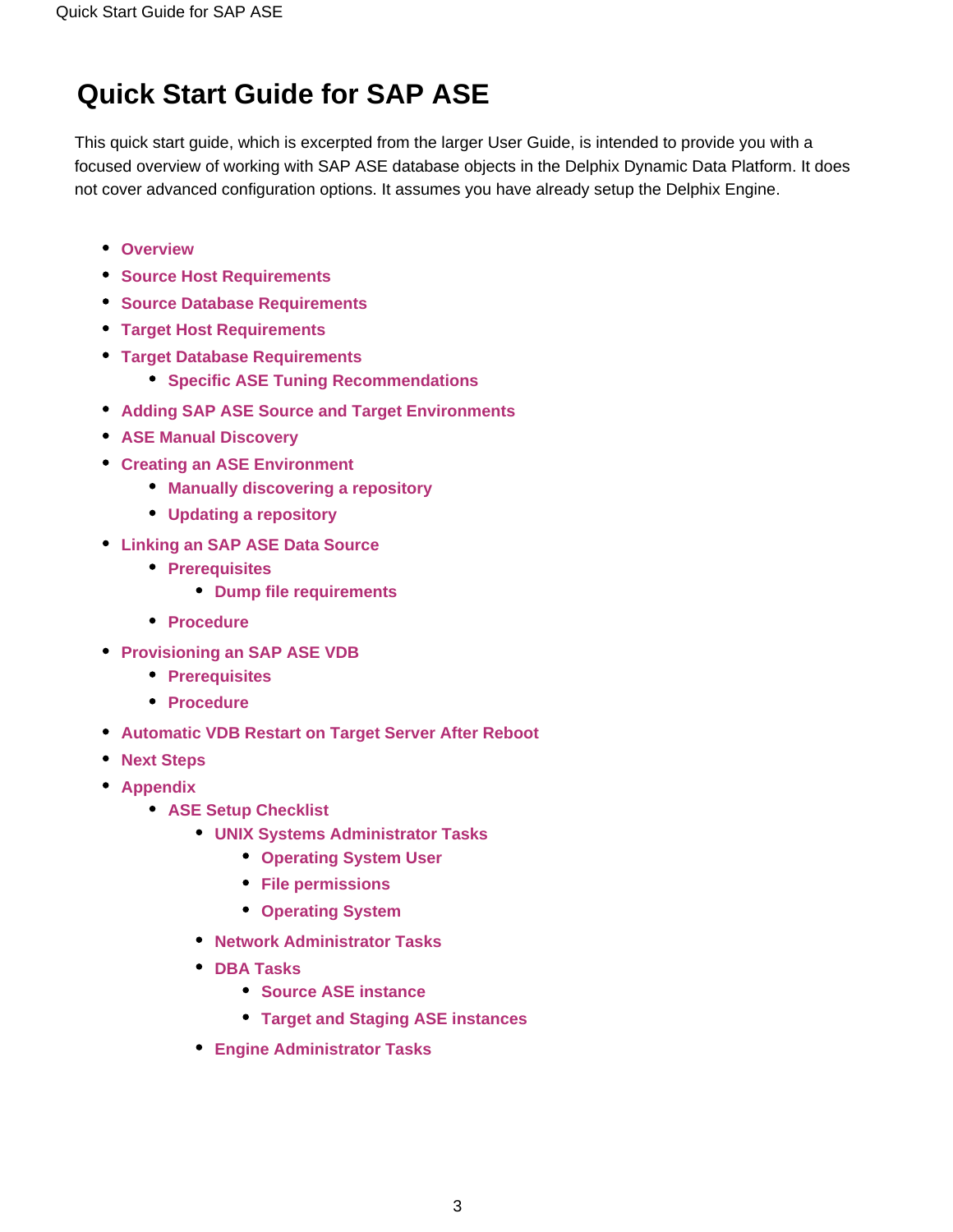# **Overview**

In this guide, we will walk through configuring SAP ASE Source and Target environments, creating a dSource, and provisioning a VDB.

The following diagram describes the platform topology for SAP ASE environments. It illustrates the required and recommended ports to open from Delphix to remote services, to the Delphix Engine, and to the Target Environments. A detailed list can be referred to in the **[Network and Connectivity Requirements for SAP](https://docs.delphix.com/display/DOCS537/Network+and+Connectivity+Requirements+for+SAP+ASE+Environments)  [ASE Environments](https://docs.delphix.com/display/DOCS537/Network+and+Connectivity+Requirements+for+SAP+ASE+Environments)** section of the manual.



Delphix stays in sync with source databases by monitoring the ASE backup server log. When it sees a new database dump or transaction log has been created, it attempts to load it into the ASE staging instance.

| <b>Validated sync Mode</b>                   | <b>SnapShot for FULL</b><br><b>BACKUP</b> | <b>SnapShot for</b><br><b>TLOGS</b> | <b>Point-in-Time</b><br><b>Restore</b> |
|----------------------------------------------|-------------------------------------------|-------------------------------------|----------------------------------------|
| truncate $log on chkpt = true$               | Yes                                       | <b>No</b>                           | N <sub>o</sub>                         |
| truncate $log on chkpt = false$              | <b>No</b>                                 | Yes                                 | N <sub>o</sub>                         |
| truncate log on chkpt = true + $Log$<br>Sync | Yes                                       | <b>No</b>                           | N <sub>o</sub>                         |
| truncate log on chkpt = false +<br>LogSync   | N <sub>o</sub>                            | Yes                                 | Yes                                    |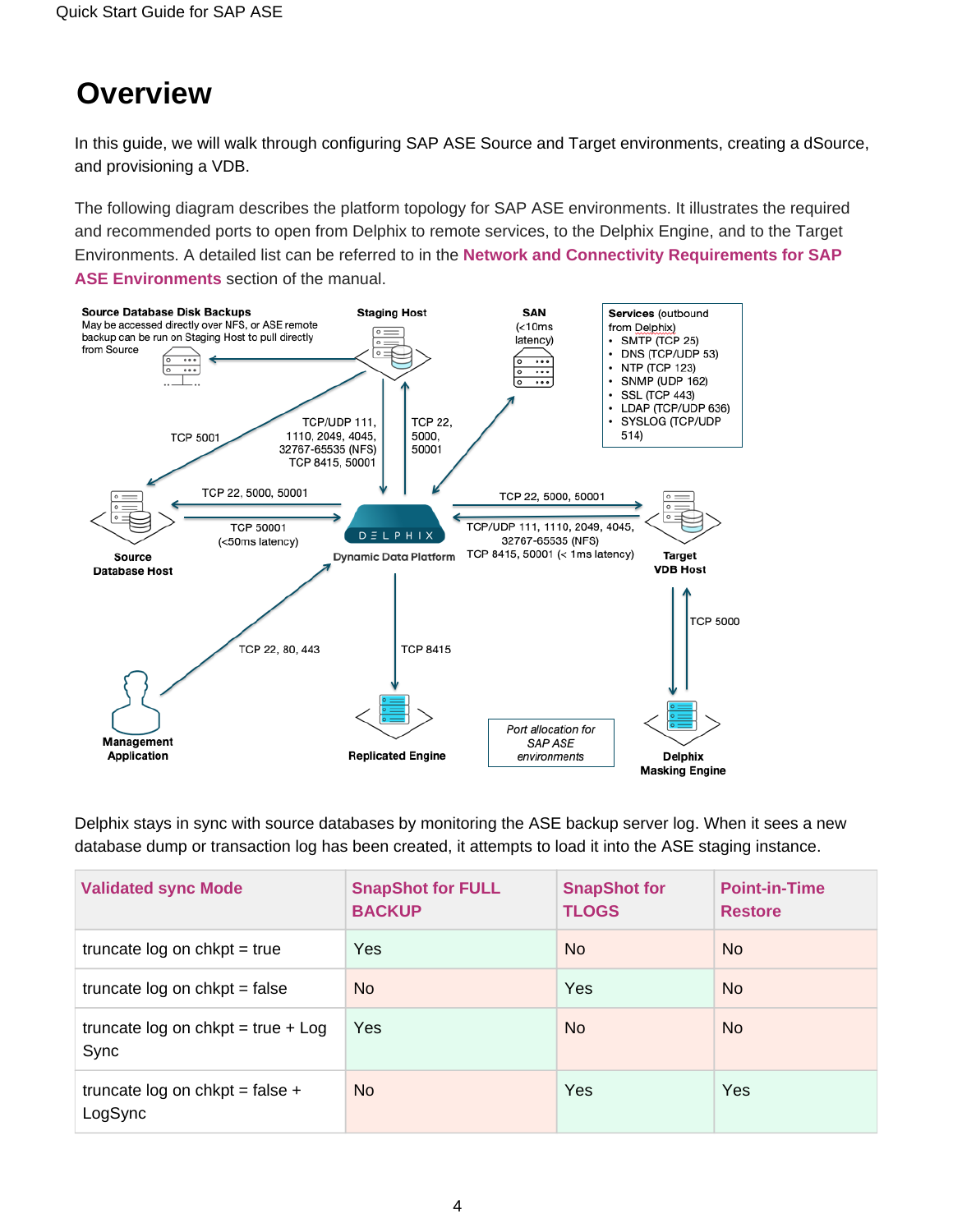Before proceeding with setting up environments, decide where the databases will be located relative to the ASE staging instance. In the following diagram, we have two ASE hosts (production and staging).



If the database dumps (or transaction logs) are available locally to the staging Backup Server, Delphix considers them "local". Whereas if they are available to a Backup Server on production, they are "remote". If the files will be local to the staging server, there are many options to get them from the production host to the staging host including but not limited to:

- Sharing the directory on the production host over NFS to the staging host.
- Using Network Attached Storage (NAS) to replicate the files.
- Using scp to copy the files from one host to the other.

If the files are only available on the production host, Delphix will login to the ASE staging instance and issue the "LOAD DATABASE" command using the remote server syntax (for example LOAD DATABASE pubs2 FROM "/dumps/pubs2.full.9\_5\_16" AT Prod\_BS).

# <span id="page-4-0"></span>**Source Host Requirements**

There must be an operating system user, such as delphix\_os, that meets the following requirements:

- The \$SYBASE environment variable is defined for non-interactive shells (such as via the .bashrc configuration file).
	- 1. Set the PermitUserEnvironment configuration parameter to "yes" in the sshd\_config file
	- 2. Add the variable to the user's .ssh/environment file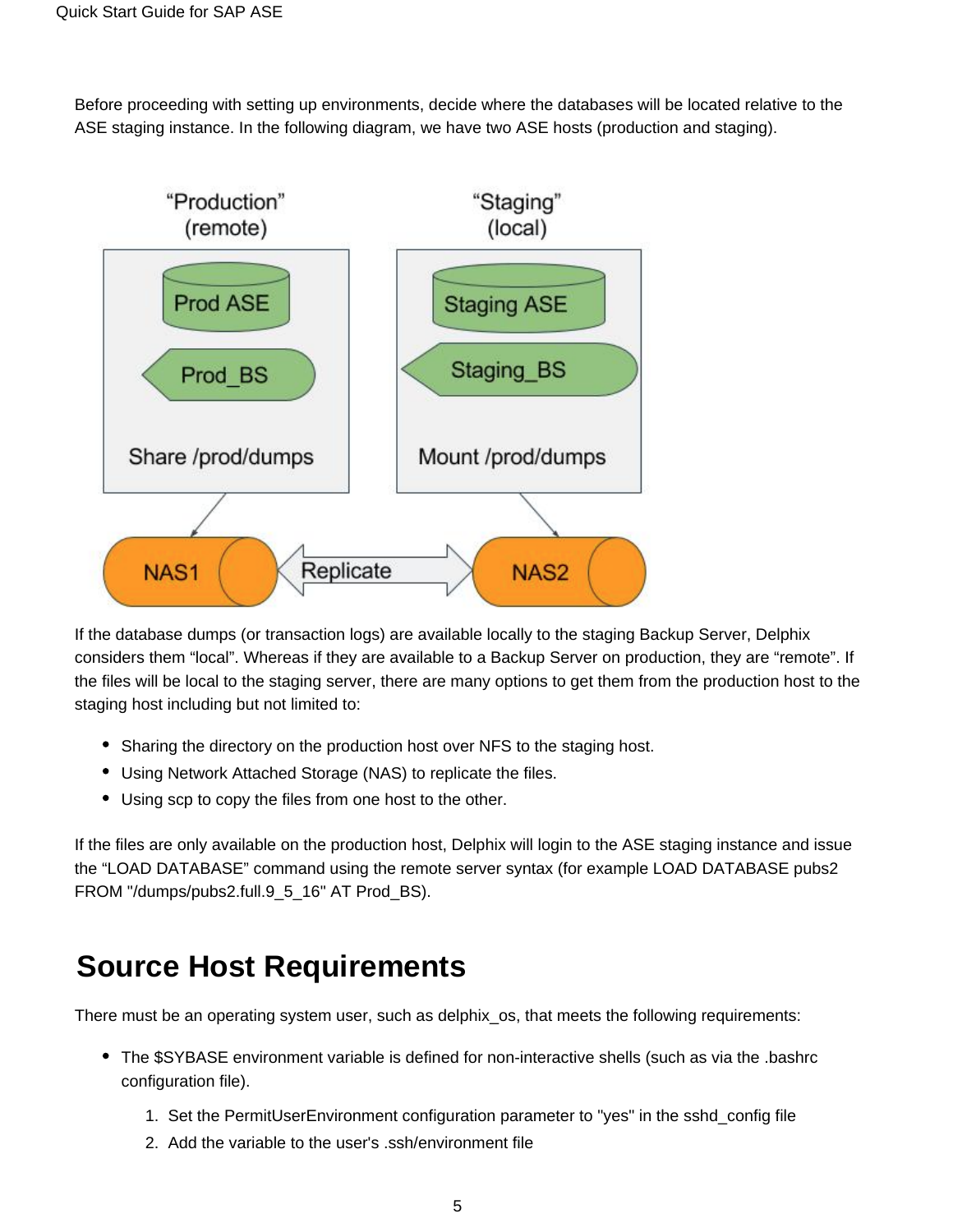- 3. Restart the SSH daemon
- To test this requirement:

ssh delphix\_user@ase\_hostname env | grep SYBASE

- Can login to the source host via SSH (TCP port 22)
- Delphix requires superuser permission to run **pargs** in order to discover Solaris ASE instances. For more information, see **[Sudo Privilege Requirements for SAP ASE Environments](https://docs.delphix.com/display/DOCS537/Sudo+Privilege+Requirements+for+SAP+ASE+Environments)**.
- Designating the Delphix operating system user's primary group to be the same as the ASE instance's means the file system permissions can be more restrictive and is a better security practice than granting world read access to the toolkit or the backup files. If the target host is used to host the staging databases, consider the following:
	- If you don't add the Delphix operating system user to the ASE instance owner's group, greater permissions will need to be **granted to the backup files to ensure read access to the dumps and/or transaction logs**. Delphix looks for the backup files on the staging host (unless a "remote" backup server is used in which case, the remote host is used which is often the source environment).
	- If you sync Delphix with a dSource by asking ASE to create a new backup, the ASE instance owner will need the **write permission to the toolkit** (or the mount point if you use the CLI to specify a directory other than the toolkit). Delphix will issue the "DUMP DATABASE" command to write to staging database's "temp" directory which is mounted on the staging host.
	- **Has write permission for the mount-point directory** (by default the toolkit directory but can be a separate mount point specified in the command line interface).
- There must be a directory on the source host where you can install the Delphix platform toolkit, for exam ple: /var/opt/delphix/Toolkit
	- The delphix os user must own the directory
	- The directory must have permissions 0770, for example, -rwxrwx---. However, you can also use more permissive settings.
	- The directory should have 256MB of available storage.

# <span id="page-5-0"></span>**Source Database Requirements**

When adding a source ASE environment to Delphix, you may use a single login to discover the ASE instances and link the source databases OR you may use a single login to discover all of the ASE instances and separate logins to link each dSource.

Delphix uses a single database user for the discovery of all ASE instances and their databases for each environment added to Delphix.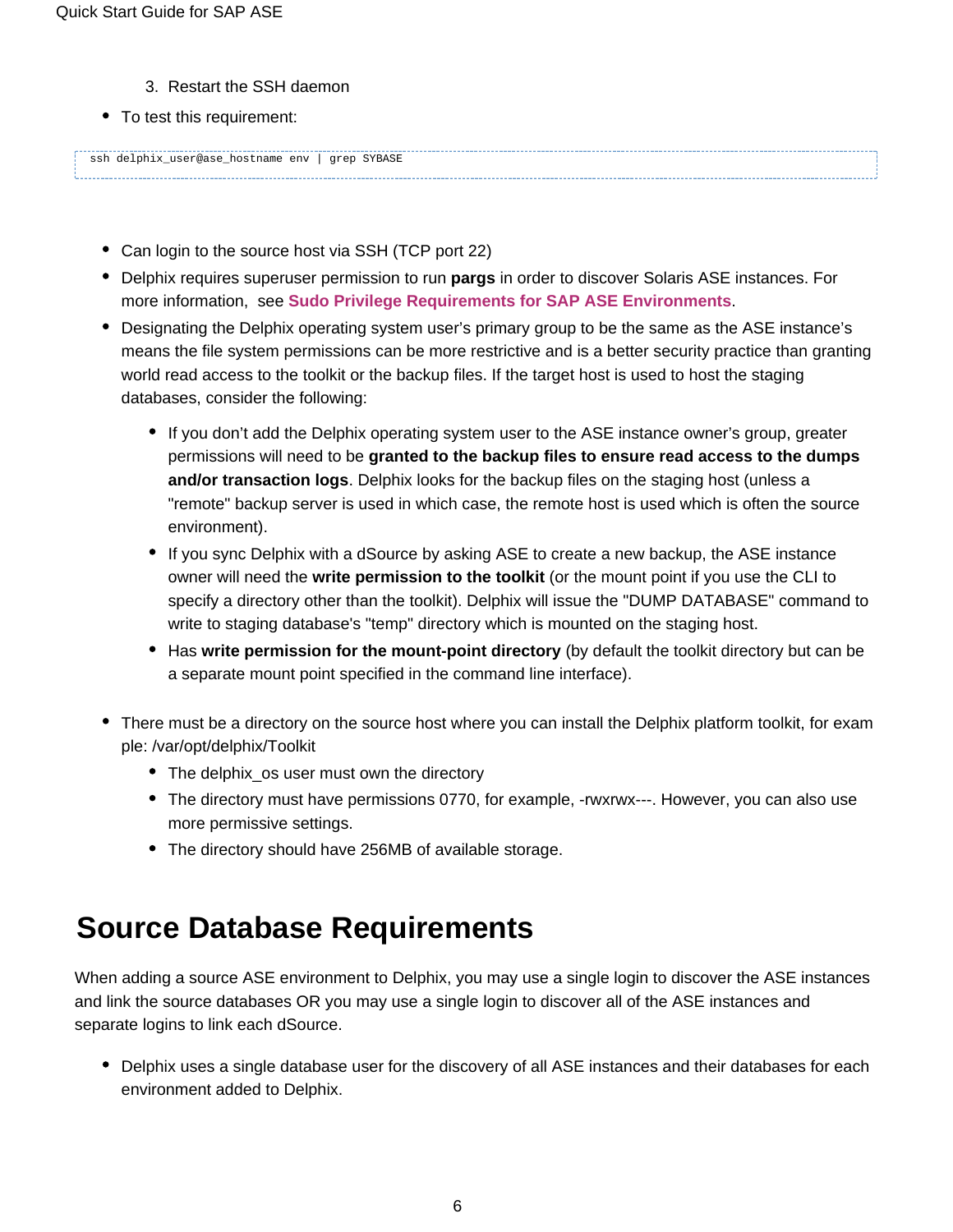- The discovery database user (delphix disc for example) must have SELECT privileges on the following tables for each ASE instance on the source host:
	- **sysdatabases**
	- **sysservers**
	- **syslisteners**
	- **sysconfigures**
	- **syscurconfigs**
- Another user must be specified when linking each dSource (delphix link for example) that has SELECT privileges on the above tables.
	- If you will select New Full Backup when linking, this user must also have privileges to take a new full database dump of the source database. For more information about linking options, see **[Linki](https://docs.delphix.com/display/DOCS537/Linking+an+SAP+ASE+Data+Source) [ng an SAP ASE Data Source](https://docs.delphix.com/display/DOCS537/Linking+an+SAP+ASE+Data+Source)**.
	- The link database user can be different for each instance and database on the source host.
- $\bullet$  If the source database is resized and trunc log on chkpt is disabled, take a transaction log dump immediately after the resize operation completes. If trunc log on chkpt is enabled, take a full database dump immediately after the resize operation completes. If multiple resizing operations are performed without taking transaction log dumps between each operation it may be necessary to manually sync the dSource with a new full database dump for Delphix to be able to continue ingesting source database dumps.

# <span id="page-6-1"></span><span id="page-6-0"></span>**Target Host Requirements**

- The operating system on the target environment must be the same as, or binary compatible with, the operating system on the source environment.
- As the Delphix Engine uses NFSv3 for mounting target host filesystems, the prerequisite packages to support NFSv3 client communication are required for normal operation, and the required services to support NFS client communications (including file locking) must be running. This includes:
	- i. portmapper / rpcbind
	- ii. status daemon (rpc.statd)
	- iii. NFS lock manager (rpc.lockd/lockmgr)
- The SAP ASE major version on the target environment must be the same as the version on the source environment. However, EBF/SP version on target environment can be different. If the target is used as a staging server, the ASE major version must be the same. The only caveat is for ASE 15.7 - where the source and staging patch levels must both be either any version below SP64 or both be any version above SP100.
- There must be an operating system user, such as delphix os, that meets the following requirements:
	- 1. Set the PermitUserEnvironment configuration parameter to "yes" in the sshd\_config file
	- 2. Add the variable to the user's .ssh/environment file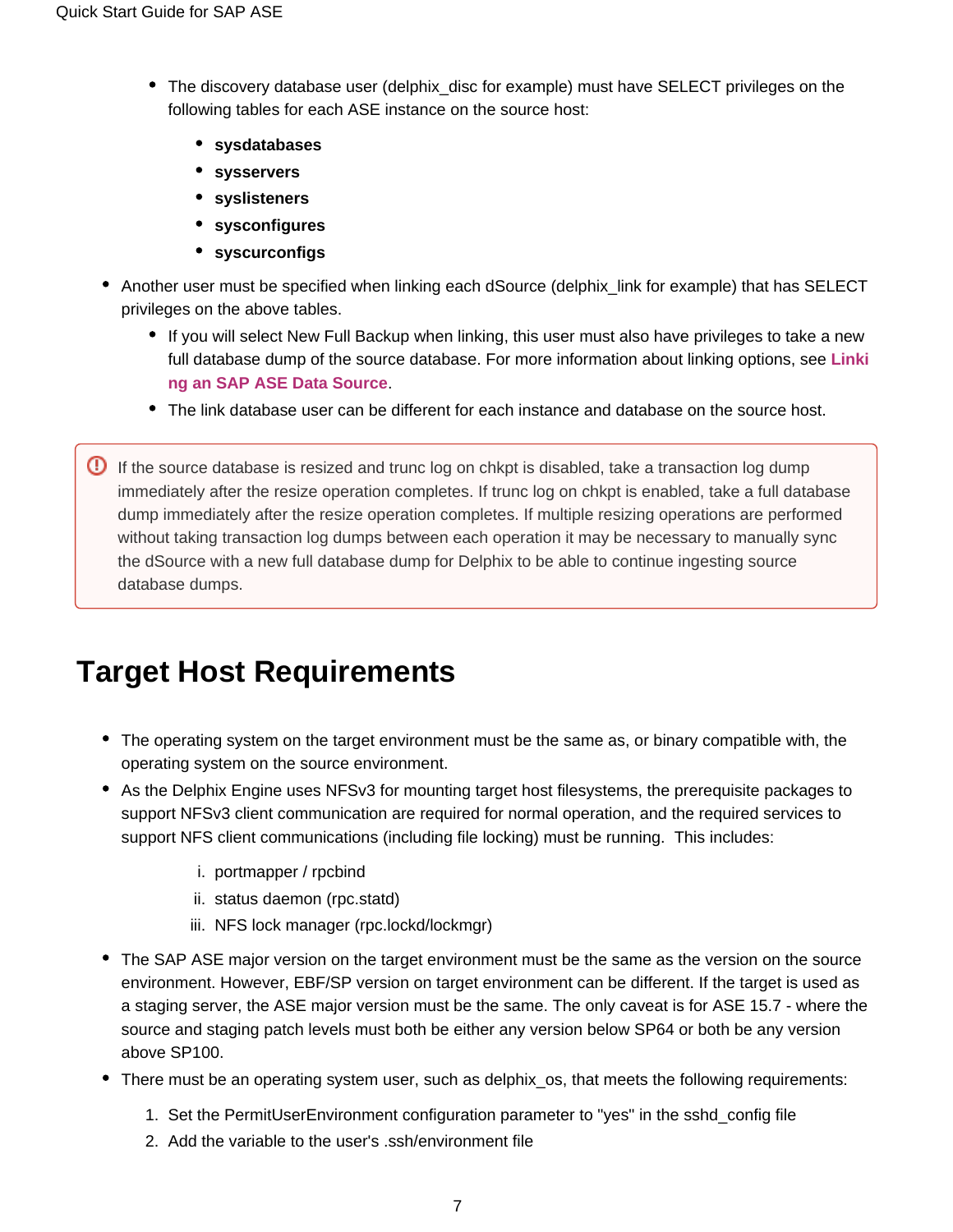- 3. Restart the SSH daemon
- The \$SYBASE environment variable is set for non-interactive shells (such as via the .bashrc configuration file). Set the variable as follows:
- To test this requirement:

ssh delphix\_user@ase\_hostname env | grep SYBASE

- Can login to the target host via Secure Shell (SSH)
- Can login to ASE instances using isql with LANG=C set
- Designating the Delphix operating system user's primary group to be the same as the ASE instance's means the file system permissions can be more restrictive and is a better security practice than granting world read access to the toolkit or the backup files. If the target host is used to host the staging databases, consider the following:
	- If you don't add the Delphix operating system user to the ASE instance owner's group, greater permissions will need to be **granted to the backup files to ensure read access to the dumps and/or transaction logs**. Delphix looks for the backup files on the staging host (unless a "remote" backup server is used in which case, the remote host is used which is often the source environment).
	- If you sync Delphix with a dSource by asking ASE to create a new backup, the ASE instance owner will need **write permission to the toolkit** (or the mount point if you use the CLI to specify a directory other than the toolkit). Delphix will issue the "DUMP DATABASE" command to write to staging database's "temp" directory which is mounted on the staging host.
	- **Has write permission for the mount-point directory** (by default the toolkit directory but can be a separate mount point specified in the command line interface).
- The following permissions are usually granted via sudo authorization of the commands. See **[Sudo](https://docs.delphix.com/display/DOCSDEV/.Sudo+Privilege+Requirements+for+SAP+ASE+Environments+vJocacean)  [Privilege Requirements for SAP ASE Environments](https://docs.delphix.com/display/DOCSDEV/.Sudo+Privilege+Requirements+for+SAP+ASE+Environments+vJocacean)** for further explanation of this requirement, and **[S](https://docs.delphix.com/display/DOCSDEV/.Sudo+File+Configuration+Examples+for+SAP+ASE+Environments+vJocacean) [udo File Configuration Examples for SAP ASE Environments](https://docs.delphix.com/display/DOCSDEV/.Sudo+File+Configuration+Examples+for+SAP+ASE+Environments+vJocacean)** for example file configurations.
	- 1. Permission to run **mount** and **umount** as super-user.
	- 2. On Solaris, permission to run **pargs** on Solaris
	- 3. On AIX, permission to run the **nfso** command as super-user.
	- 4. (Optional) On AIX and Linux, permission to run **ps** as super-user.
	- 5. Disable **tty** for the delphix\_os user for mount and umount.
- <span id="page-7-0"></span>There must be a directory on the source host where you can install the Delphix platform toolkit, for example: /var/opt/delphix/Toolkit
	- The delphix\_os user must own the directory
	- The directory must have permissions 0770, for example, -rwxrwx--. However, you can also use more permissive settings.
	- The directory should have 1GB of available storage
	- Avoid using the home directory of the delphix os user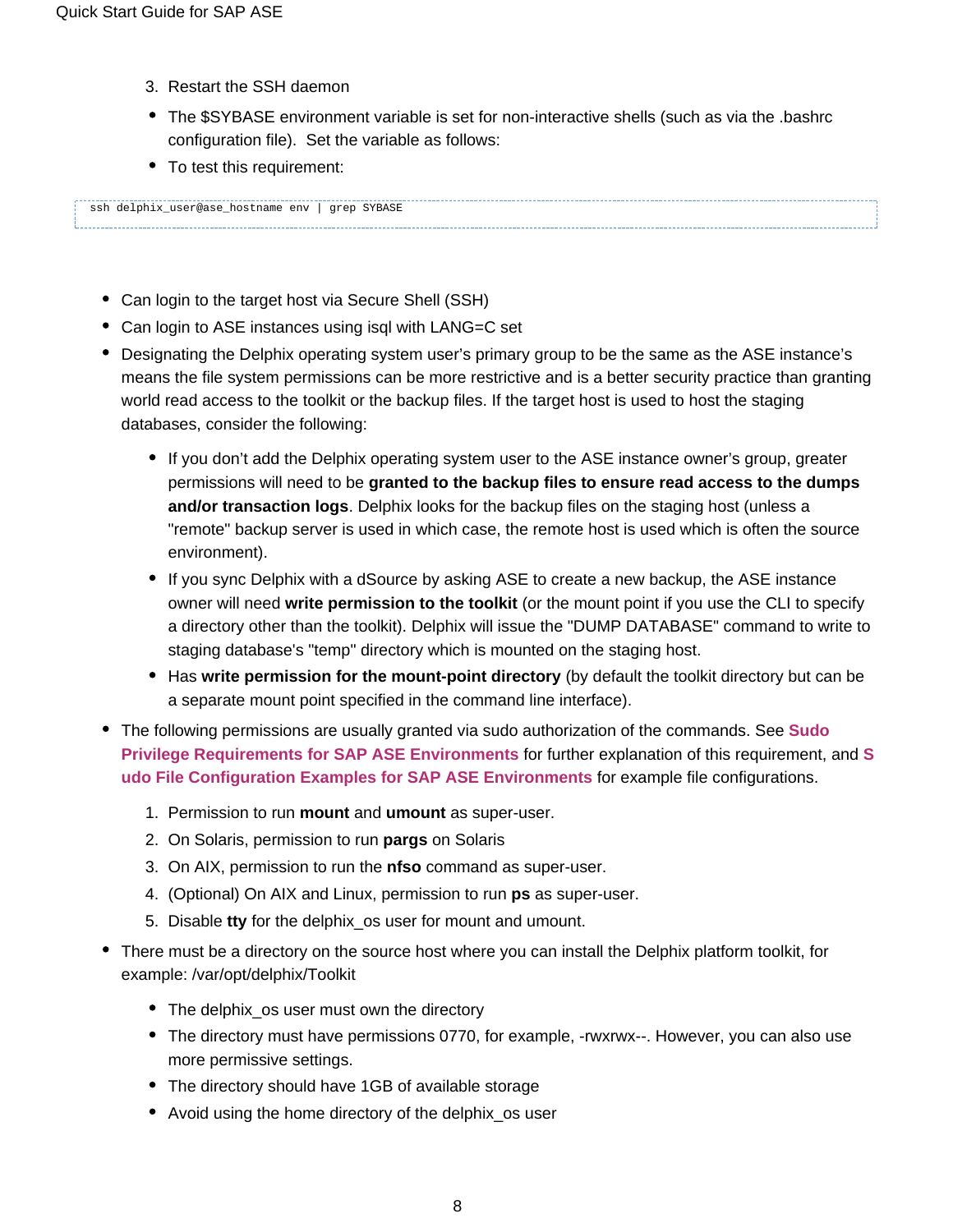If you intend to use the LogSync feature, it is recommended to make the toolkit directory as short as possible to keep the full path to the transaction log file names under ASE's 127 character limit. For example, create the toolkit directory as /tk. Alternatively, link the dSource using the command line interface and specify the "**[mountBase](https://docs.delphix.com/display/DOCSDEV/.CLI+Cookbook%3A+Linking+an+ASE+Database+Loading+from+the+Last+Full+Backup+of+the+Source+Database+vKryptonMaint)**" parameter to mount the staging database's devices under a directory following your own naming convention.

# <span id="page-8-0"></span>**Target Database Requirements**

- There must be a database user, such as delphix\_db, with the **sa\_role** on each instance on the target environment
- The database user such as delphix db for any staging instances must also have the **sybase** ts r **ole**
- If the target host will be used as a staging target environment (see **[Managing SAP ASE](https://docs.delphix.com/display/DOCSDEV/.Managing+SAP+ASE+Environments+Overview+vJocacean)  [Environments Overview](https://docs.delphix.com/display/DOCSDEV/.Managing+SAP+ASE+Environments+Overview+vJocacean)**), at least one of the following two options must be configured:
	- You must use **sp\_addserver** to add the staging ASE instance's Backup Server to **sysserv ers** on the source ASE instance (so that remote database dump/load works)

OR

• Full and transaction dump files from the source database must be available locally to the staging database (over NFS, replication, scp, etc.)

### <span id="page-8-1"></span>**Specific ASE Tuning Recommendations**

- In ASE 15.7 SP60 and higher, there is a configuration parameter named "**enable large pool for load**". ASE automatically tunes the caches for recovery on reboot, but does not do this for load database and load transaction recovery, since it could impact other databases on a production server. Delphix recommends that the staging ASE instance be separate from the ASE production instance and ASE instances hosting VDBs so enabling this parameter should have **a beneficial impact on performance for the ASE staging instance.**
- Specify the "**relaxed**" strategy for replacing the cache in the default data cache (**sp\_cacheconfig 'default data cache', relaxed**) in the ASE staging instance. Since the mount/unmount process invalidates the pages anyway, the page chain is really just unneeded overhead on the staging server.
- Staging and target ASE instances should have disk mirroring disabled.

**sp\_configure "disable disk mirroring"** – run value should be 1, which is the default. If it is 0, change it using

**sp\_configure "disable disk mirroring", 1** – this parameter is static so the ASE instance must be restarted for this change to take effect.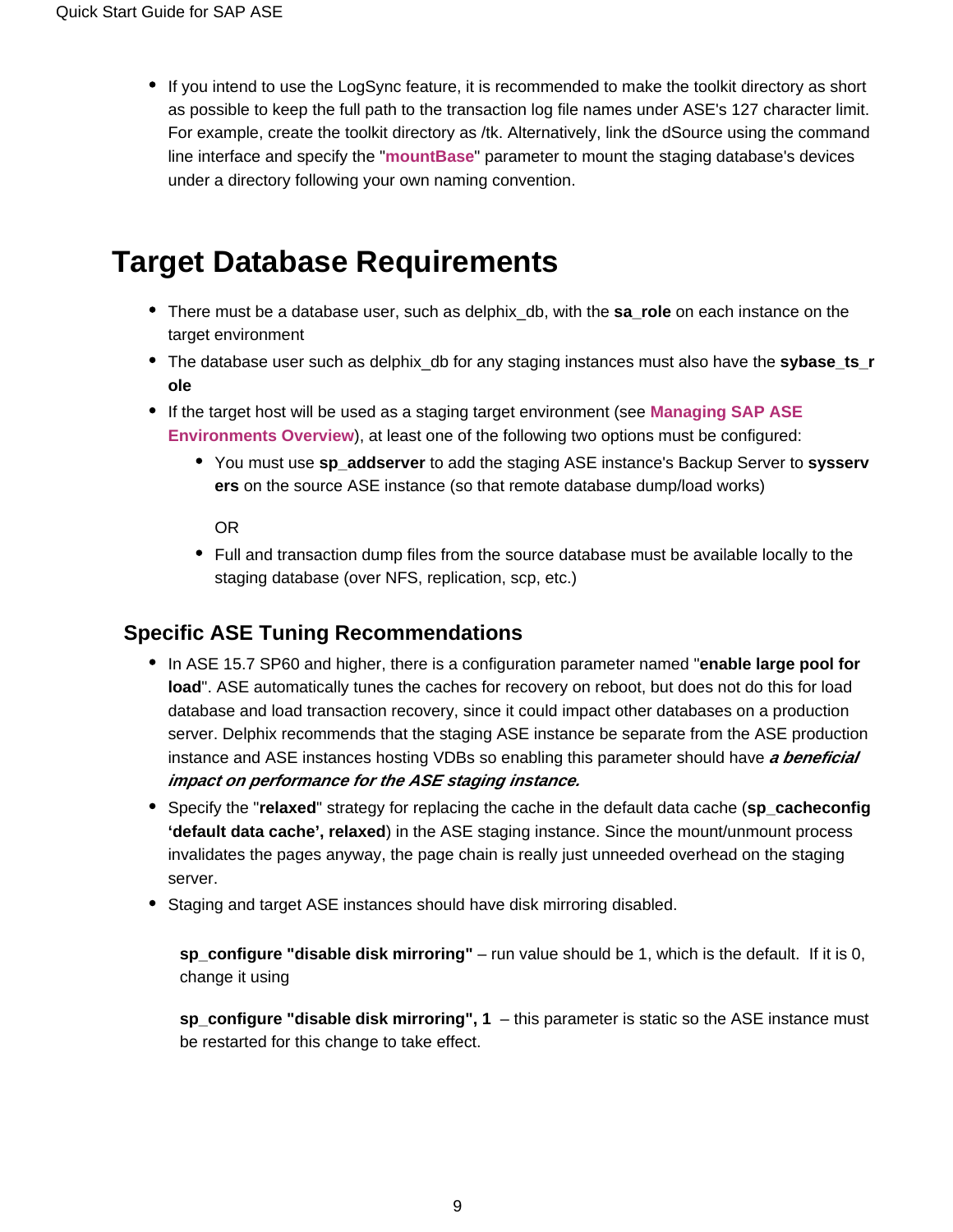- Delphix will mirror the number of devices used on the source database for the staging database (dSource) and each VDB created from that source database. The number of devices parameter should be scaled appropriately based on the max number of virtual databases that will be provisioned to the ASE instance. This parameter can be changed using: **sp\_configure "number of devices", <max devices>**.
- **C** ASE 15.7.0 SP100 and later releases support the shrink command. In some cases, Delphix must increase the number of devices used for databases if this command is used. Delphix creates a minimum of the same number of devices as the source database for the staging database (dSource) and each VDB and will add more devices for every 4TB of fragment holes. See SAP ASE issue **[CR#79](https://launchpad.support.sap.com/#/notes/2332779) [9273](https://launchpad.support.sap.com/#/notes/2332779)** for additional details.

To support multiple VDBs and the staging databases, you may need to increase the parameter number **of alarms**.

Delphix uses ASE operations which use alarm structures such as **MOUNT** and **UNMOUNT**. The number of alarms limits the number of these operations which can be run concurrently. Various ASE instance failures can occur if the available alarm structures are exhausted. The amount of memory consumed by increasing the number of alarm structures is small. Delphix recommends that the **numbe r of alarms** value is increased to at least 4096.

# <span id="page-9-0"></span>**Adding SAP ASE Source and Target Environments**

Follow the steps below to add both source and target environments for SAP ASE.

- 1. Login to the **Delphix Management** application.
- 2. Click **Manage**.
- 3. Select **Environments**.
- 4. Click the **Plus** icon next to **Environments**.
- 5. In the **Add Environment** dialog, select **Unix/Linux**.
- 6. Select **Standalone Host**.
- 7. Enter the **Host IP** address.
- 8. Enter a **Name** for the environment.
- 9. Enter the **SSH** port.
- 10. The default value is **22**.
- 11. Enter a **Username** for the environment.
- 12. Select **Login Type**.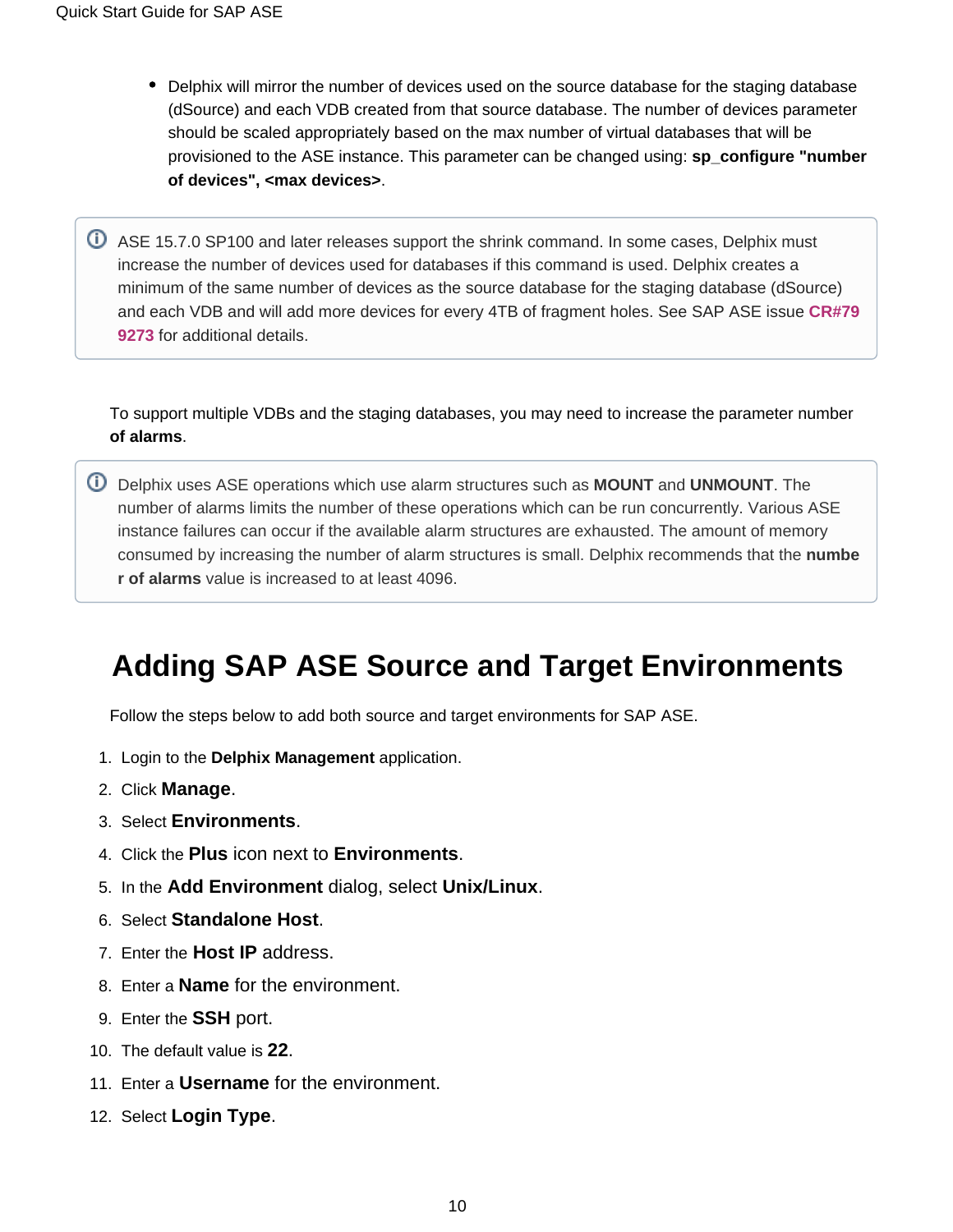- 13. For **Password**, enter the password associated with the user in Step 10.
- 14. For **Password Login**, click **Verify Credentials** to test the username and password.
- 15. Enter a **Toolkit Path**.
- 16. The toolkit directory stores scripts used for Delphix Engine operations. It must have a persistent working directory rather than a temporary one. The toolkit directory will have a separate sub-directory for each database instance. The toolkit path must have 0770 permissions.
- 17. Click the **Discover SAP ASE** checkbox.
- 18. Enter the database **Username** for an ASE instance on the environment.
- 19. Enter the database **Password** associated with the database user in Step 15.
- 20. Click **Submit**.

# <span id="page-10-0"></span>**ASE Manual Discovery**

When an environment is added, Delphix discovers your ASE instances. Manual discovery allows users to add instances that were not automatically discovered. This feature is currently only supported via the CLI.

This topic describes how to use CLI commands to manually add ASE repositories to an SAP ASE environment. Discovery is the process by which the Delphix platform identifies data sources and data dependencies on a remote environment. ASE repository discovery is done automatically when an environment is added to the Delphix platform or when an already added environment is refreshed. In some cases, automatic discovery does not discover all of the repositories in an SAP ASE environment. These repositories may be added using manual discovery.

Unlike automatically discovered instances, manually discovered instances are not automatically deleted if the environment is refreshed when the instance isn't running. Manually discovered instances are not updated during an environment refresh either. So for example, if you upgrade ASE to a new version or change the listener port, you must manually update the repository.

To manually discover an ASE repository you will need to:

- Add the environment to Delphix
- Use CLI to manually discover a repository

# <span id="page-10-1"></span>**Creating an ASE Environment**

Please refer to **[Adding an SAP ASE Environment](https://docs.delphix.com/display/DOCSDEV/.Adding+an+SAP+ASE+Environment+vJocacean)** for detailed steps.

### <span id="page-10-2"></span>**Manually discovering a repository**

In the following example, we are using **sc-dev3.dc2** as our example environment.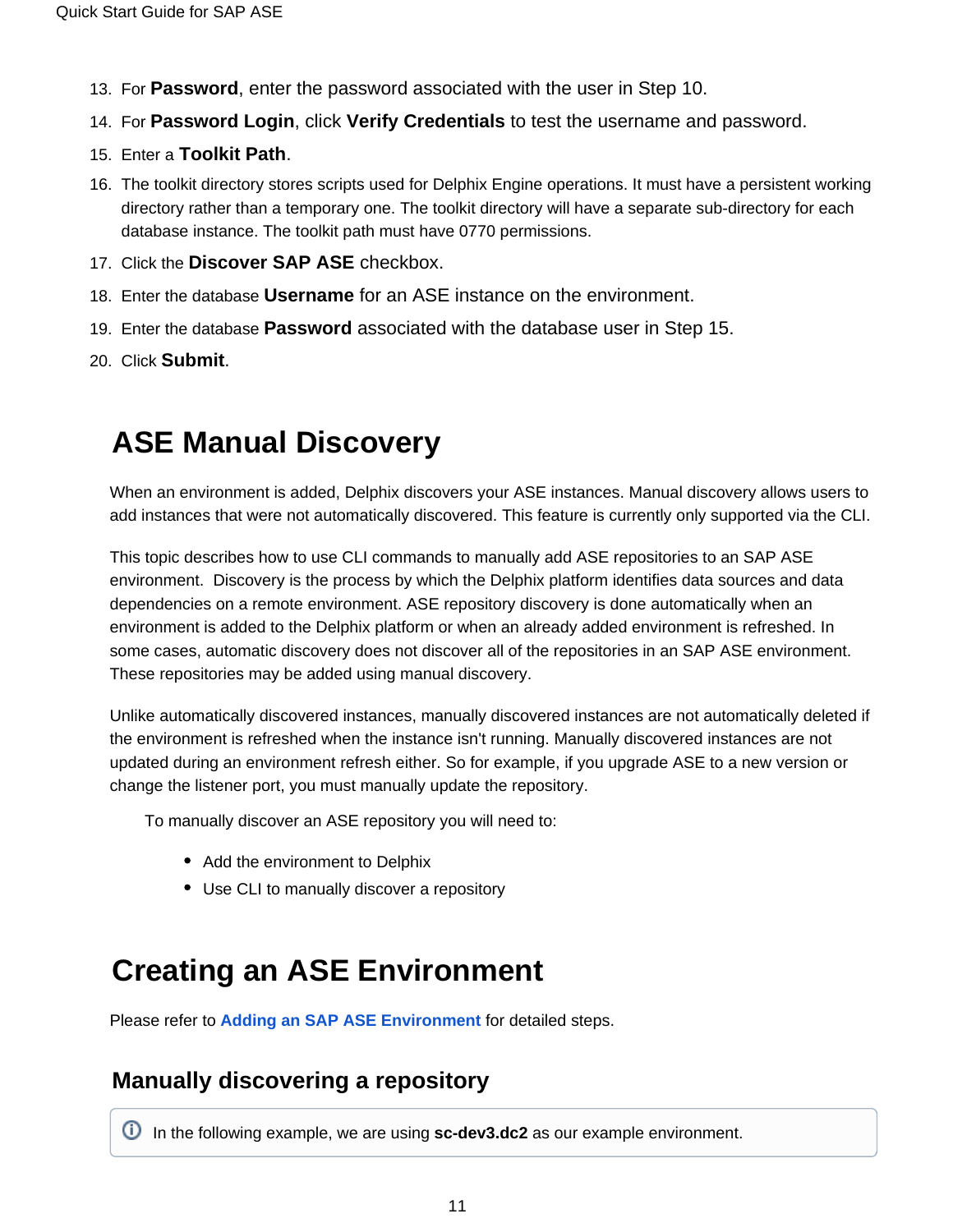⋒

1. Log into CLI and cd to repository menu:

```
$ ssh delphix_admin@sc-dev3.dc2
Password:
sc-dev3.dc2> cd repository
sc-dev3.dc2 repository>
```
2. Add (manually discover) an ASE repository instance:

⊙ The values used in the following code block are specific to the example instance we are adding.sc-dev3.dc2 repository> create sc-dev3.dc2 repository create \*> ls Properties type: ASEInstance credentials: (unset) dbUser: (unset) environment: (required) installationPath: (required) instanceName: (required) instanceOwner: (required) ports: (required) version: (unset) sc-dev3.dc2 repository create \*> set credentials.password=sybase sc-dev3.dc2 repository create \*> set dbUser=sa sc-dev3.dc2 repository create \*> set environment=sc-rhel64-sybase-ase-0 sc-dev3.dc2 repository create \*> set installationPath=/opt/sybase/15-7 sc-dev3.dc2 repository create \*> set instanceName=ASE1570\_S1 sc-dev3.dc2 repository create \*> set instanceOwner=sybase sc-dev3.dc2 repository create \*> set ports=5100 sc-dev3.dc2 repository create \*> ls Properties type: ASEInstance credentials: type: PasswordCredential (\*) password: \*\*\*\*\*\*\*\* (\*) dbUser: sa (\*) environment: sc-rhel64-sybase-ase-0 (\*) installationPath: /opt/sybase/15-7 (\*) instanceName: ASE1570\_S1 (\*) instanceOwner: sybase (\*) ports: 5100 (\*) version: (unset) sc-dev3.dc2 repository create \*> commit `ASE\_INSTANCE-22 sc-dev3.dc2 repository>

### <span id="page-11-0"></span>**Updating a repository**

Adding onto the above, the following example illustrates updating an ASE instance's version after upgrading ASE: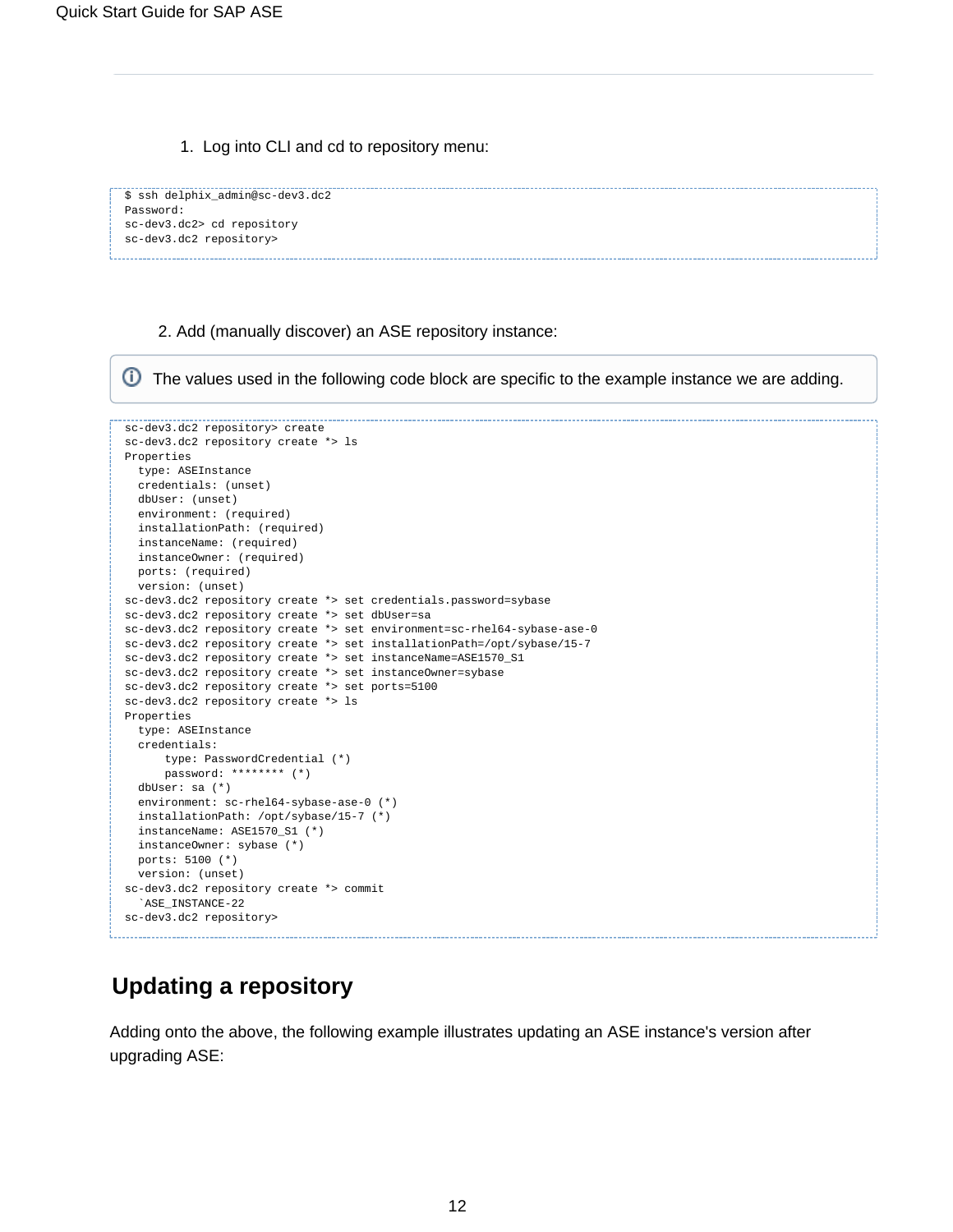```
sc-dev3.dc2> repository
sc-dev3.dc2 repository> select ASE1570_S1
sc-dev3.dc2 repository 'ASE1570_S1'> update
sc-dev3.dc2 repository 'ASE1570_S1' update *> set version="15.7 SP138"
sc-dev3.dc2 repository 'ASE1570_S1' update *> ls
Properties
    type: ASEInstance
    credentials:
       type: PasswordCredential
        password: ********
    dbUser: sa
   installationPath: /opt/sybase/15-7
   instanceOwner: sybase
   linkingEnabled: true
   ports: 5100
    provisioningEnabled: true
   servicePrincipalName: (unset)
   staging: false
    version: 15.7 SP138 (*)
sc-dev3.dc2 repository 'ASE1570_S1' update *> commit
```
**B** Be careful when setting the version string. Make sure that it matches output as displayed by the "select @@version" query all the way out to the patch level (PL). For example "15.7 SP138" or "16.0 SP02 PL01".

# <span id="page-12-4"></span><span id="page-12-0"></span>**Linking an SAP ASE Data Source**

### <span id="page-12-1"></span>**Prerequisites**

<span id="page-12-2"></span>⋒

Ensure that you have correctly set up the source and target environments, as described in **[Managing](https://docs.delphix.com/display/DOCSDEV/.Managing+SAP+ASE+Environments+vIllium) [SAP ASE Environments.](https://docs.delphix.com/display/DOCSDEV/.Managing+SAP+ASE+Environments+vIllium)**

### **Dump file requirements**

- Database and transaction log dumps that the Delphix platform will use must be taken using native ASE format.
- Dump devices are not supported. Database and transaction dump the Delphix platform will use must be taken to filesystem files.
- If ASE dump compression is being used, the dumps must be generated using the compression = compress\_level syntax. The older compress:: compress\_level syntax is supported in Delphix version 4.3.4 or higher.

### <span id="page-12-3"></span>**Procedure**

- 1. Login to the **Delphix Management** application.
- 2. Click **Manage**.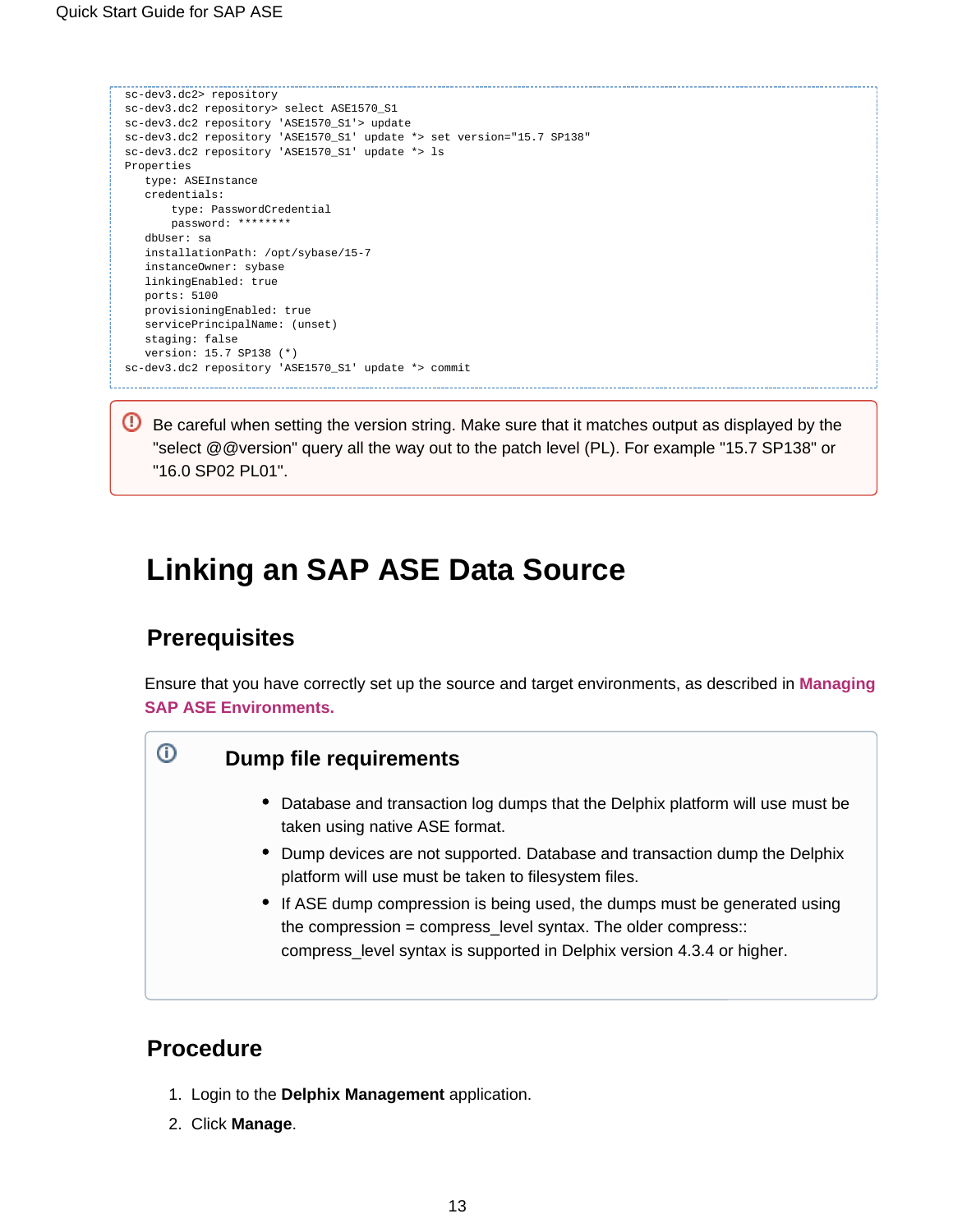- 3. Select **Datasets**.
- 4. Click the Plus icon.



- 5. Select **Add dSource**.
- 6. Alternatively, on the **Environment Management** screen, you can click the **Add dSource** link next to a database name to start the dSource creation process.
- 7. In the **Add dSource** wizard, from the Requirements tab select **Next**.



If you need to change or add an environment user for the source database, see **[Manag](https://docs.delphix.com/display/DOCSDEV/.Managing+SAP+ASE+Environment+Users+vJocacean) [ing SAP ASE Environment Users](https://docs.delphix.com/display/DOCSDEV/.Managing+SAP+ASE+Environment+Users+vJocacean)**.

- 8. Select a **data source**.
- 9. Enter your **login credentials** for the source database.
- 10. Click **Validate**.

|         | Add dSource           |                                                                                   |                            |  |  |
|---------|-----------------------|-----------------------------------------------------------------------------------|----------------------------|--|--|
| $\circ$ | Preparation           | Source<br>Select an available environment /data source to connect to your dSource |                            |  |  |
| ۰       | Source                | Data Source                                                                       | Version<br>15.7.0 ESD#4.2  |  |  |
|         | dSource Configuration | Filter: None<br>$\tau$                                                            | Source Environment<br>Hawk |  |  |
|         | Data Management       | ₿ dbdhcp1<br>Hawk<br>Oracle 10.2.0.5.0                                            | Data Type<br>SAP ASE       |  |  |
|         | Policies              | <b>E</b> cavaliers                                                                | Instance<br>BBDHCP_S1      |  |  |
|         | Hooks                 | Hawk<br>SAP ASE 15.7.0 ESD#4.2                                                    | Database<br>cavaliers      |  |  |
| Ó       | Summary               |                                                                                   | Page Size<br>4096          |  |  |
|         |                       |                                                                                   | <b>Environment User</b>    |  |  |
|         |                       |                                                                                   | $\star$<br>sybase          |  |  |
|         |                       |                                                                                   | Database Username<br>admin |  |  |
|         |                       |                                                                                   | Database Password          |  |  |
|         |                       |                                                                                   |                            |  |  |
|         |                       |                                                                                   | Validate                   |  |  |

- 11. Click **Next**.
- 12. In the dSource configuration tab select:

**dSource Name**

**Target Group**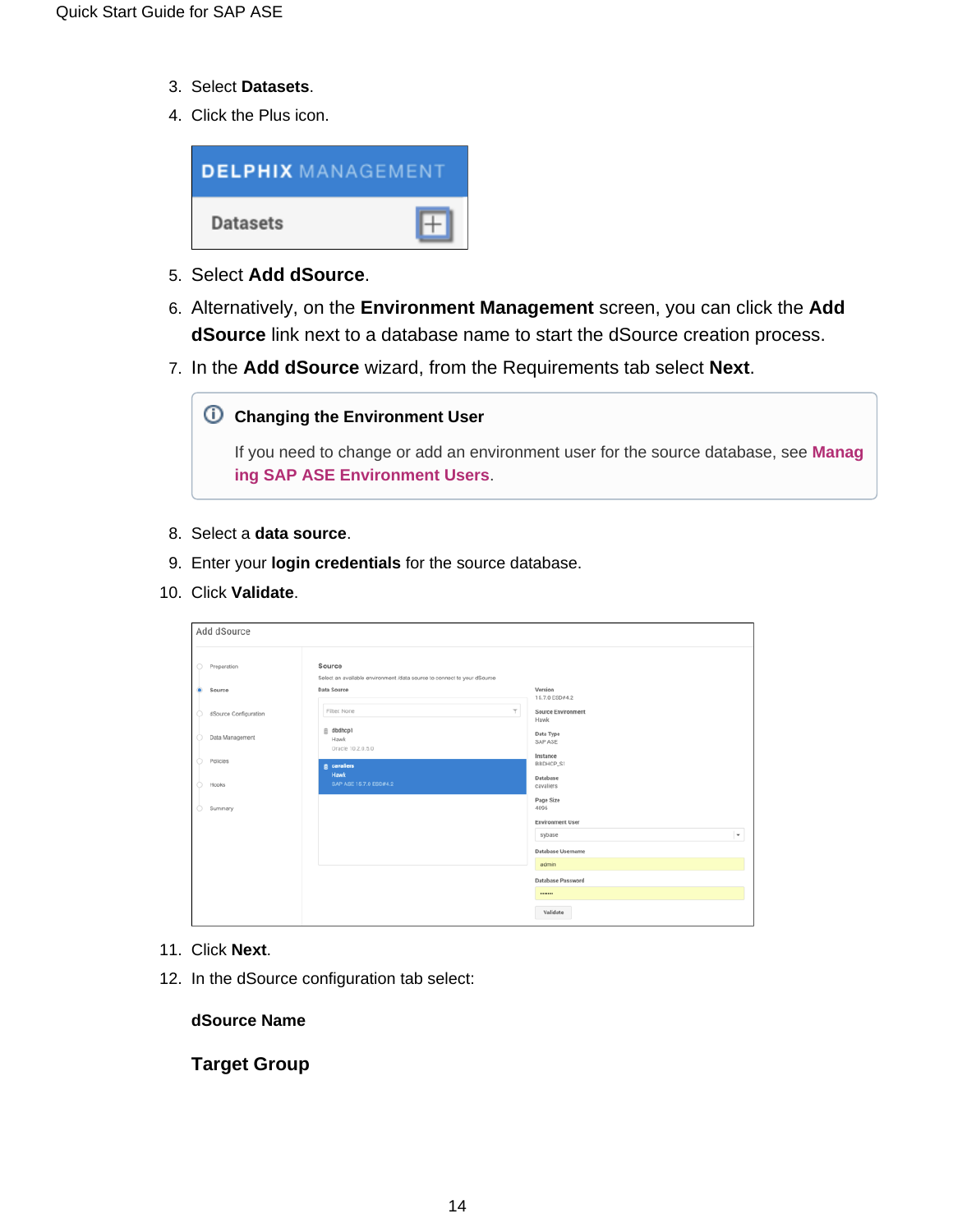Adding a dSource to a database group lets you set Delphix Domain user permissions for that database and its objects, such as snapshots. For more information, see the topics under **[Users, Permissions, and Policies](https://docs.delphix.com/display/DOCSDEV/.Users%2C+Permissions%2C+and+Policies+vIlliumMaintenance)**.

- 13. Click **Next**.
- 14. From the Data management tab select **Initial Load** option and enter any additional settings needed. There are three different options for the initial load of the dSource:
	- a. **New Full Backup** Lets Delphix create a new full backup file and load it. Note that when Delphix creates the backup, it is dumped to Delphix storage, not the Backup Location specified in the next step. It will dump to the staging database's NFS mounted "temp" directory on the server hosting the staging ASE instance. This means that this option will work under two scenarios:
		- i. If the source ASE instance resides on the same server as the staging ASE instance, the staging database's NFS mounted "temp" directory will be present for the source database to write to in response to the "DUMP DATABASE" command.
		- ii. If the source and staging ASE instances are configured to allow remote access to the backup servers and the dSource is linked using the "Remote Server" option as described below. Delphix will then issue the "DUMP DATABASE" command and append the "AT <staging\_backup\_server\_name>" clause so that the dump is written to the staging backup server.
	- b. **Most Recent Existing Full Backup** Find the most recent existing full backup file in the **Backup Location** and load it. **Choosing this option can delay completion of the dSource link as Delphix attempts to find and catalog every single backup listed in the source database's backup server log file.**
	- c. **Specific Existing Full Backup** Specify which existing backup files in the **Backup Location** you want to load. **Choosing this option is much faster because Delphix will skip directly to loading the desired backup and only start to search for and catalog backups in the background after the linking of the source database have completed.**
	- When using a dump taken with the deprecated compression syntax, select the Specific Existing Full Backup option for Initial Load and, for each stripe, type compress::<file name> into the text box.
	- 1. Enter the **Backup Location**. This is the directory where the database backups are stored. Delphix recursively searches this location, so the database backups or transaction logs can reside in any subdirectories below the path entered.
	- 2. Select **the Staging Environment** and **ASE instance** name.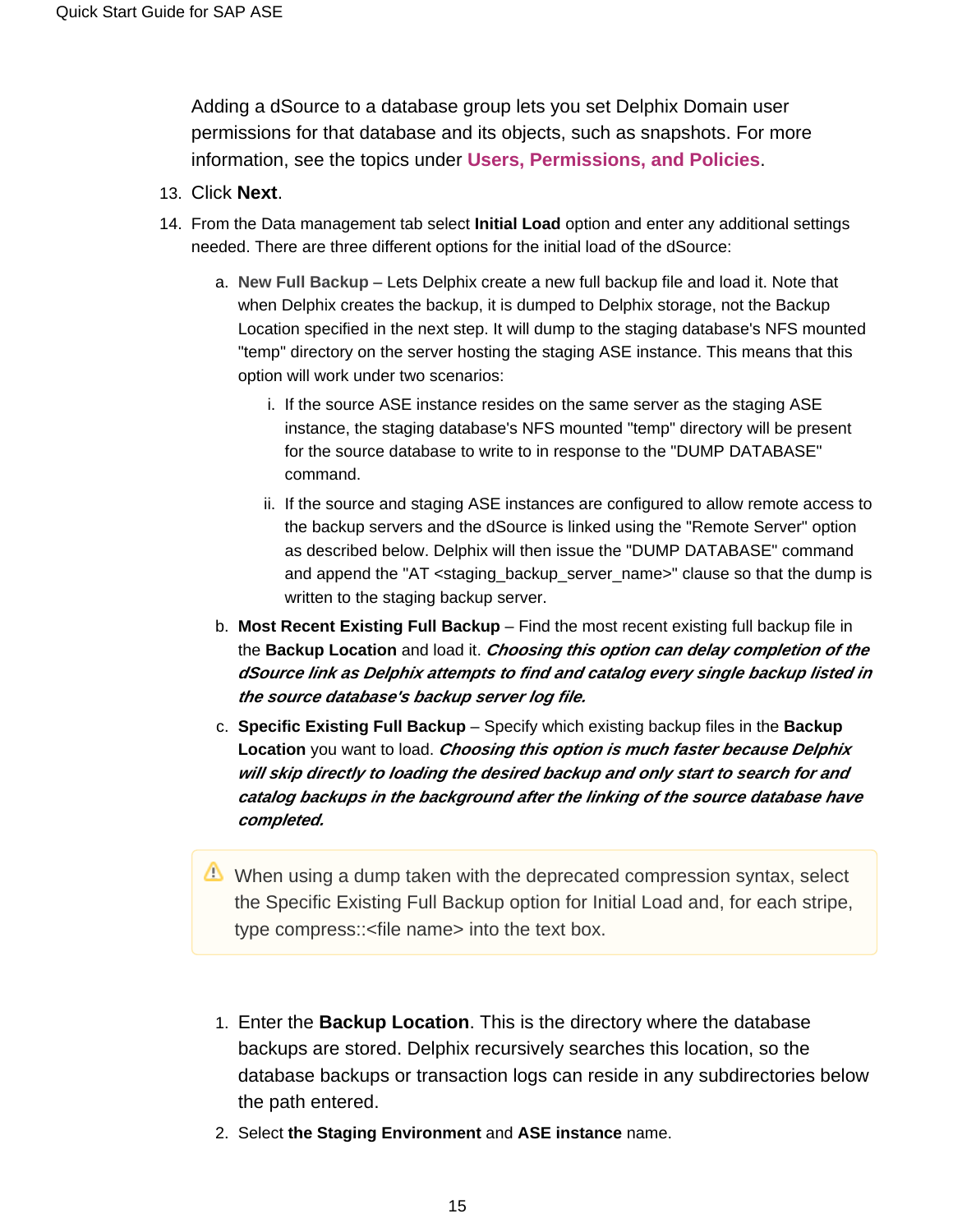- 3. Enable or disable **Validated Sync Mode**. Validated Sync Mode (also known as ValidatedSync) is the background process that monitors the ASE Backup Server's log file for a new database or transaction log dumps. When Delphix detects a new dump is available it attempts to load it into the staging ASE database.
- 4. Enable or disable **LogSync**. LogSync copies the transaction logs to Delphix storage which enables provisioning VDBs from a specific point in time in rather than just a particular backup.

#### **LogSync support limitations**

Due to ASE CR 800569, Delphix can only support transaction logs generated in intervals greater than one minute apart in ASE versions 16.0 SP02 through ASE 16.0 SP02 PL04. This ASE bug inadvertently removed the second and millisecond precision from the dump header sequence dates preventing Delphix from knowing what order to apply the transaction logs in when there are multiple transaction logs dumped within the same minute.

#### 5. Select **Backup Location Type**.

6. Click **Advanced** to edit Source of **Production Dump**, **External Data Directory**, **Retenti on policies**, or **Dump Password**.

#### **External Data Directory**

The External Data Directory feature is not currently used with ASE dSources and is targeted for removal in a future release of Delphix.

**Remote Server should be selected when database dumps are not accessible on** the Staging Environment. This options can be used with any of the initial load selections (**New Full Backup, Most Recent Existing Full Backup or Specific Existing Full Backup**). If selected, fill out additional settings as needed:

1. Enter the Remote Server Name. This is the name of the backup server used when the dump was created.

2. Select the Remote Host and Remote User that the backup server is located on.

3. As noted, the interfaces file on both the staging and remote environments must be modified to point at each other's backup servers.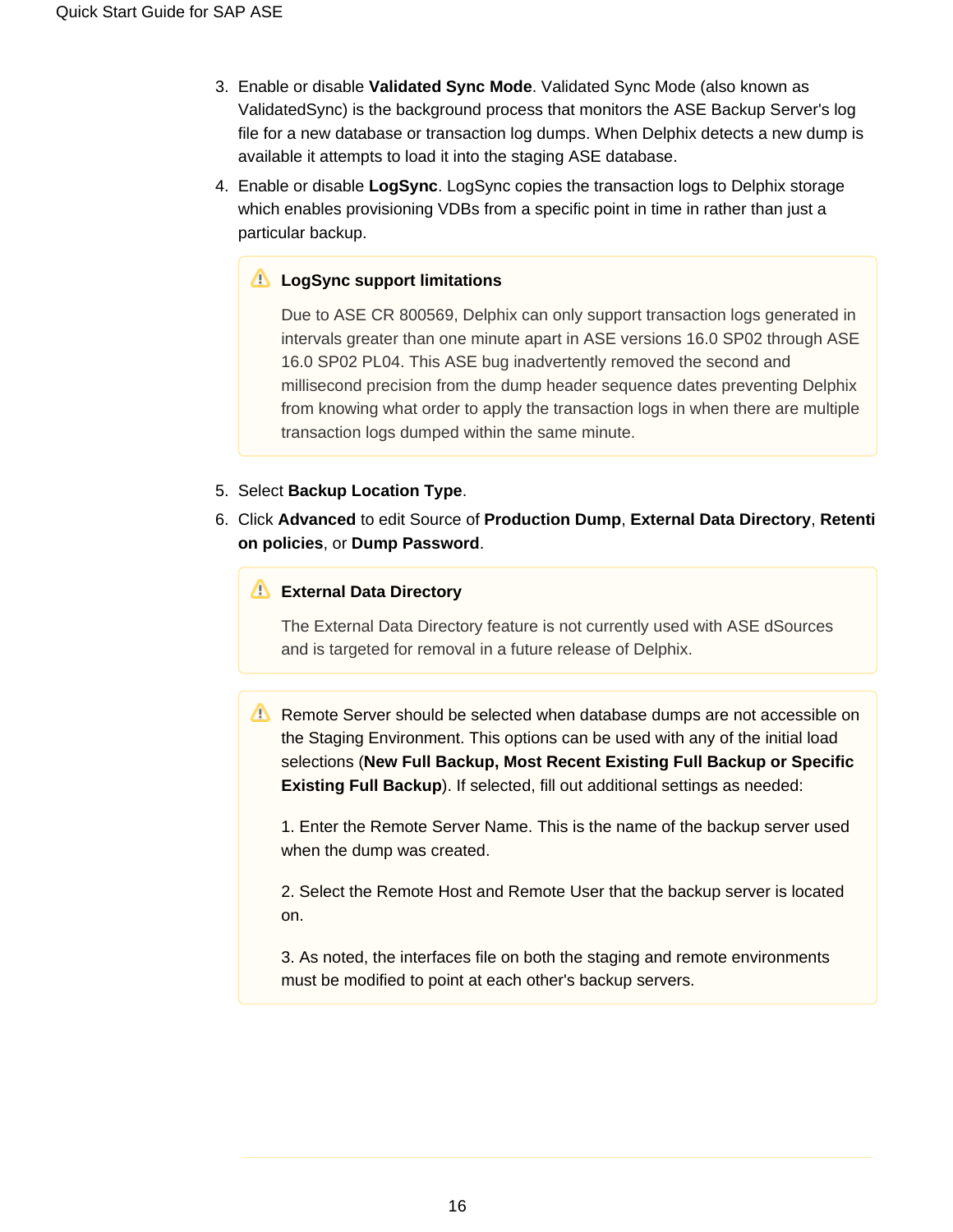#### **Caution**

The Create Dump Password sets a dump password for the dSource. Select this only if the dump password option was used to create a password on the database dump or transaction log dump files. Setting this option causes Delphix to add the "**WITH passwd=**" clause to the "**LOAD**" commands.

- 7. Click **Next**.
- 8. Specify any **Pre and Post Scripts**.
- 9. Review the **dSource Configuration** and **Data Management** information.
- 10. Click **Submit**.

The Delphix platform will initiate two jobs, **DB\_Link** and **DB\_Sync**, to create the dSource. You can monitor these jobs by clicking Actions in the top menu bar, or by selecting **System > Event Viewer**. When the jobs have successfully completed, the database icon will change to a dSource icon on the **Environments > Databases** screen, and the dSource will be added to the list of **My Datasets** under its assigned group.

#### **Dataset details**

After you have created a dSource, you can view and edit information about it in the Dataset Details view by selecting the dataset from the dataset list. The center of the screen will show information about the status, Timeflow, and configuration of the dSource.

# <span id="page-16-3"></span><span id="page-16-0"></span>**Provisioning an SAP ASE VDB**

### <span id="page-16-1"></span>**Prerequisites**

- You must have already linked a dSource from a source database, as described in **[Linking an](https://docs.delphix.com/display/DOCSDEV/.Linking+an+SAP+ASE+Data+Source+vJocacean)  [SAP ASE Data Source](https://docs.delphix.com/display/DOCSDEV/.Linking+an+SAP+ASE+Data+Source+vJocacean)**, or have already created a VDB from which you want to provision another VDB.
- You must have already set up target environments as described in **[Adding an SAP ASE](https://docs.delphix.com/display/DOCSDEV/.Adding+an+SAP+ASE+Environment+vJocacean)  [Environment](https://docs.delphix.com/display/DOCSDEV/.Adding+an+SAP+ASE+Environment+vJocacean)**.
- Ensure that you have the required privileges on the target environment.
- <span id="page-16-2"></span>If you are provisioning to a target environment that is different from the one in which you set up the staging database, you must make sure that the two environments have compatible operating systems. For more information on the staging database and the validated sync process, see **[Managing SAP ASE Environments Overview](https://docs.delphix.com/display/DOCSDEV/.Managing+SAP+ASE+Environments+Overview+vJocacean)**.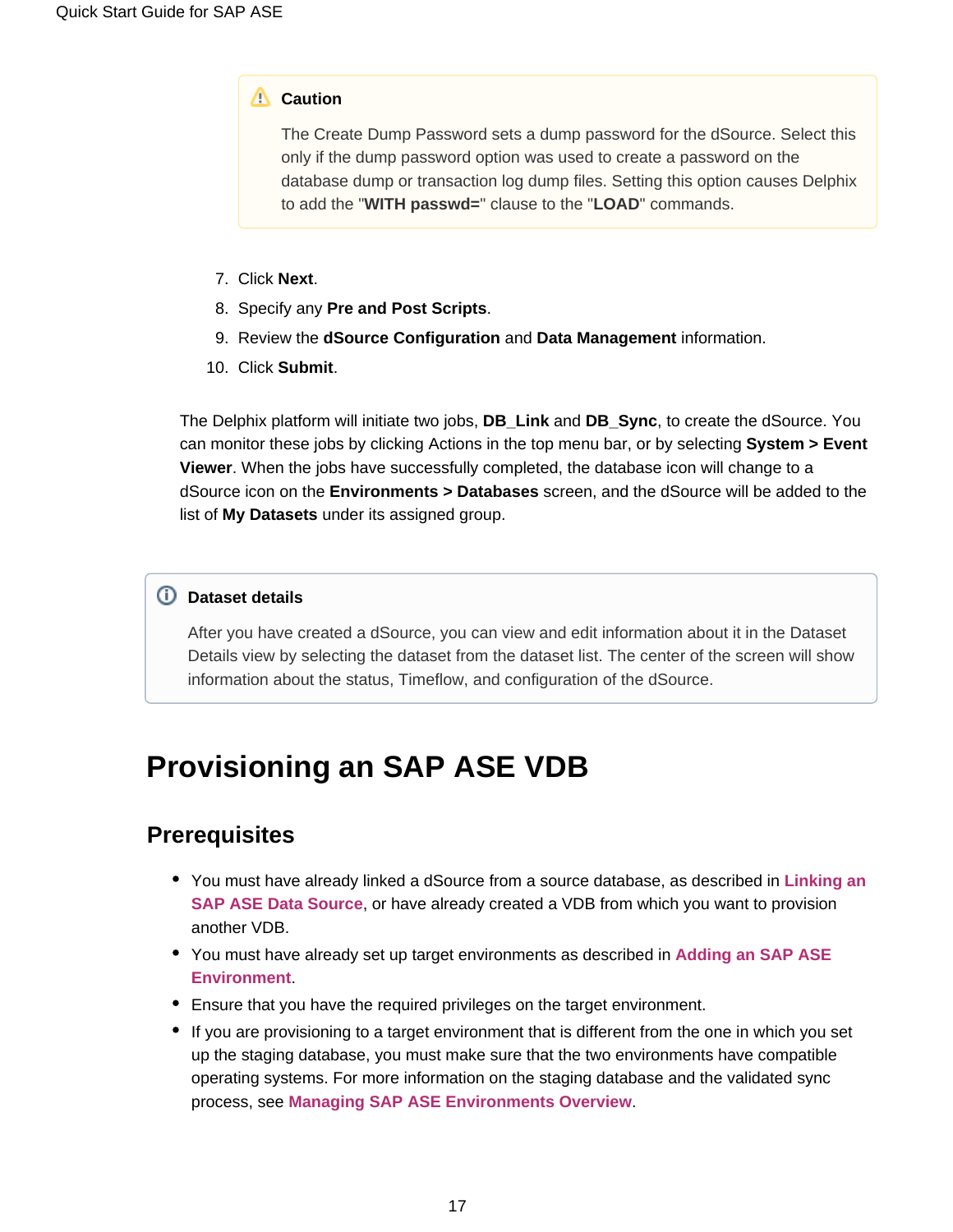### **Procedure**

- 1. Login to the **Delphix Management** application.
- 2. Click **Manage**
- 3. Select **Datasets**.
- 4. Select a **dSource**.
- 5. Select a **means of provisioning**.

For more information, see **[Provisioning by Snapshot and LogSync](http://docs.delphix.com/display/DOCSDEV/Provisioning+a+SQL+Server+VDB#ProvisioningaSQLServerVDB-ProvisioningInfo)**.

6. Click **Provision**.

The **Provision VDB** panel will open, and the **Instance** and **Database Name** fields will auto-populate with information from the dSource.

- 7. Select whether to enable **Truncate Log on Checkpoint** database option for the VDB.
- 8. Click **Next**.
- 9. Select a **Target Group** for the VDB.

Click the green **Plus** icon to add a new group, if necessary.

10. Select a **Snapshot Policy** for the VDB.

Click the **Plus** icon to create a new policy, if necessary.

- 11. Click **Auto VDB Restart** to enable VDBs to be automatically restarted when staging/target host gets rebooted, if necessary.
- 12. Specify any **Hooks** to be used during the provisioning process.

For more information, see **[Customizing SAP ASE Management with Hook](https://docs.delphix.com/display/DOCSDEV/.Customizing+SAP+ASE+Management+with+Hook+Operations+vJocacean)  [Operations](https://docs.delphix.com/display/DOCSDEV/.Customizing+SAP+ASE+Management+with+Hook+Operations+vJocacean)**.

- 13. If your Delphix Engine system administrator has configured the Delphix Engine to communicate with an SMTP server, you will be able to specify one or more people to notify when the provisioning is done. You can choose other Delphix Engine users or enter email addresses.
- 14. Click **Submit**.

When provisioning starts, the VDB will appear in the **Datasets** panel. Select the VDB and navigate to the **Status** tab to see the progress of the job. When provisioning is complete, more information can be seen on the **Configuration** tab.

# <span id="page-17-0"></span>**Automatic VDB Restart on Target Server After Reboot**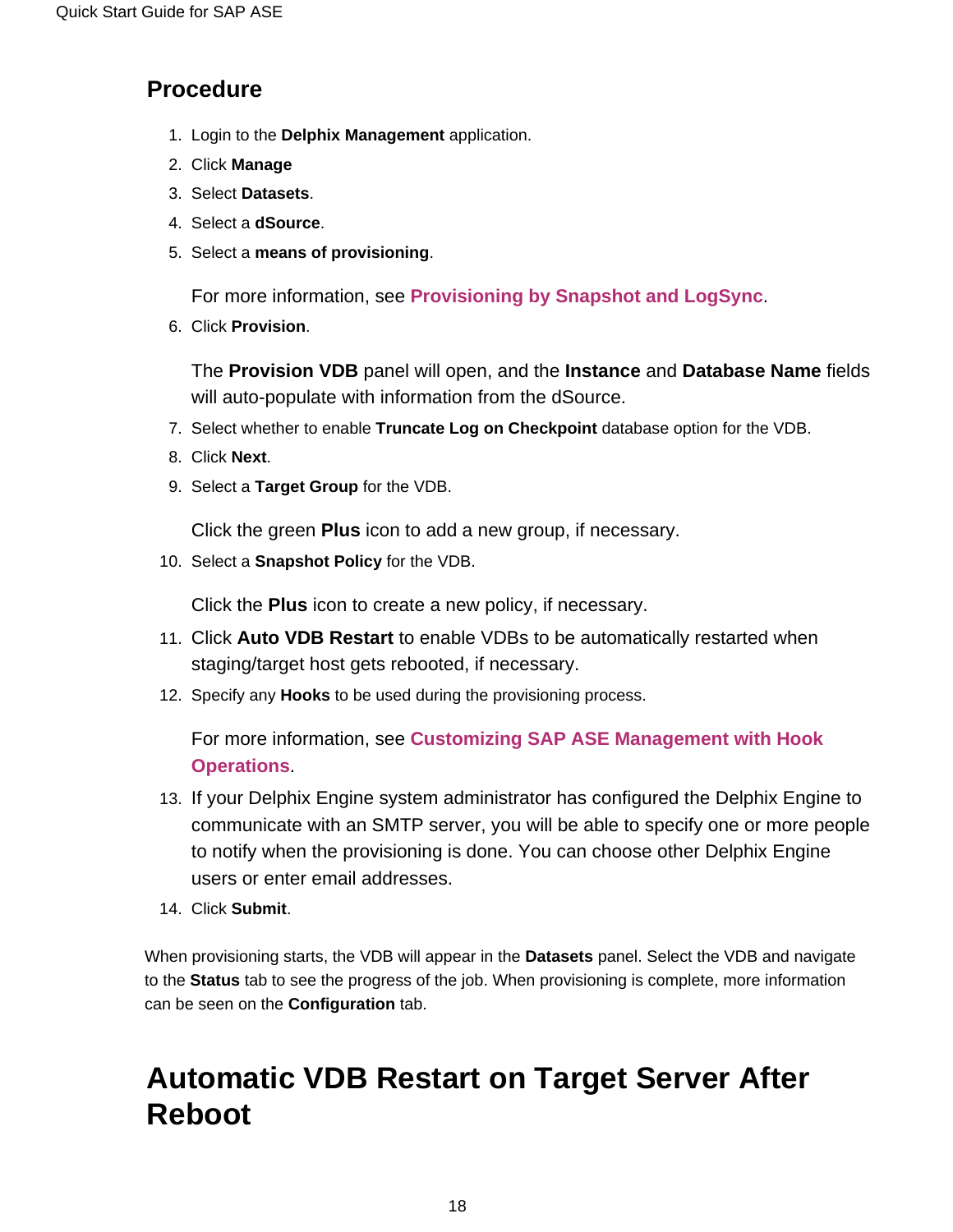The Delphix platform now automatically detects whether a target server has been rebooted, and proactively restarts any VBD on that server that was previously up and running. This is independent of the data platform. It is done as if you realized a target server was restarted and issued a start command from the Delphix platform. This feature is compatible with Self-Service ordering dependencies and is limited to non-clustered VDBs.

To enable automatic restart, complete the following steps:

a. When provisioning a new VDB in the VDB Provisioning wizard, check the **Auto VDB Restart** box.

Once the VDB has been provisioned, you will be able to turn **Automatic VDB Restart** on.

- a. In the **Datasets** panel, select the VDB.
- b. Select the **Configuration** tab.
- c. Select the **Source** sub-tab.
- d. Select **Database edit**.

## <span id="page-18-0"></span>**Next Steps**

Congratulations! You have provisioned your first virtual database!

Now, perform some simple functional tests with your application. You can connect your app to the VDB using standard TNS/JDBC techniques. Delphix has already registered the VDB for you on the target listener.

We suggest the following next steps:

- a. Drop a table and use the VDB Rewind feature to test the recovery of your VDB.
- b. Take a snapshot of your dSource and refresh your VDB to quickly get fresh production data.
- c. Provision a new VDB from your VDB to test sharing data quickly with other teams.
- d. Mask your new VDB to protect sensitive data. Provision new VDBs from that masked VDB to quickly provide safe data to development and QA teams.

# <span id="page-18-1"></span>**Appendix**

### <span id="page-18-2"></span>**ASE Setup Checklist**

### <span id="page-18-4"></span><span id="page-18-3"></span>**UNIX Systems Administrator Tasks**